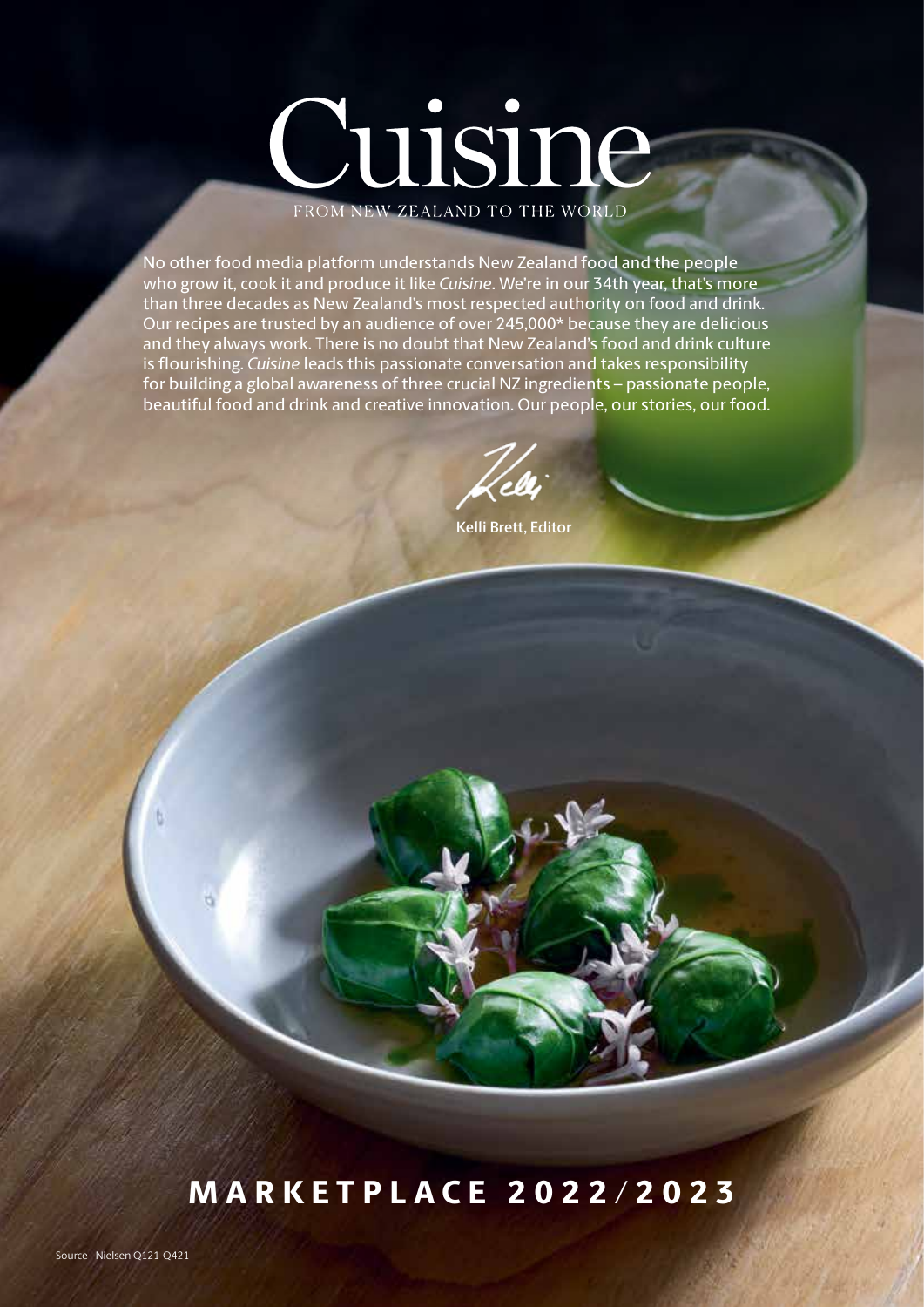## **11S1M** FROM NEW ZEALAND TO THE WORLD

### **DIRECTORY**

| <b>ISSUE</b> $#$ | <b>ISSUE DATE</b> | <b>ON-SALE DATE</b> | <b>BOOKING</b><br><b>DEADLINE</b> | <b>DEADLINE FOR</b><br><b>CHANGES &amp;</b><br><b>NEW AD DESIGN</b> | <b>FINAL PROOF &amp;</b><br><b>FINISHED FILE</b><br><b>DEADLINE</b> |
|------------------|-------------------|---------------------|-----------------------------------|---------------------------------------------------------------------|---------------------------------------------------------------------|
| #212             | $\text{Iul} 22$   | 20 Jun 22           | 16 May 22                         | 17 May 22                                                           | 20 May 22                                                           |
| #213             | Sep 22            | 15 Aug 22           | 11 Jul 22                         | 12 Jul 22                                                           | 15 Jul 22                                                           |
| #214             | Nov <sub>22</sub> | 17 Oct 22           | 12 Sep 22                         | 13 Sep 22                                                           | 16 Sep 22                                                           |
| #215             | $\tan 23$         | 19 Dec 22           | 14 Nov 22                         | 18 Nov 22                                                           | 31 Oct 22                                                           |
| #216             | Mar 23            | 13 Feb 23           | 09 Jan 23                         | 10 Jan 23                                                           | 13 Jan 23                                                           |
| #217             | May 23            | 17 Apr 23           | 13 Mar 23                         | 14 Mar 23                                                           | 17 Mar 23                                                           |
| #218             | Jul $23$          | 19 Jun 23           | 15 May 23                         | 16 May 23                                                           | 19 May 23                                                           |

8mm x 198mm 1 X 198 mm

48mm x 198mm

#### DIRECTORY AD SIZES & PRICE



| <b>DIRECTORY</b> | SIZE (W x H)    | COST    |
|------------------|-----------------|---------|
| 1/2 Horizontal   | 200mm x 130mm   | \$2600  |
| Square           | 150mm x 131mm   | \$2,520 |
| 1/4 Standard     | 99mm x 131mm    | \$1,680 |
| 1/4 Horizontal   | 201mm x 64mm    | \$1,680 |
| 1/4 Vertical     | 48mm x 265mm    | \$1,680 |
| 3/16 Horizontal  | $150$ mm x 64mm | \$1,250 |
| 3/16 Vertical    | 48mm x 198mm    | \$1,250 |
| 1/8 Horizontal   | 99mm x 64mm     | \$836   |
| 1/8 Vertical     | 48mm x 131mm    | \$836   |
| 1/16             | 48mm x 64mm     | \$420   |

Rates are effective October 2021. Cancellation after the booking deadline will result in a cancellation fee of 100% Multi Issue Package rates available, please enquire with your Account Manager

the booking cost. Please note: for ad make up there will be production charges – prices on request

#### READY-MADE DIGITAL FILES

- To be supplied as high resolution PDF (no less than 300dpi).
- No bleed needed please create to fit the selected ad size.
- All fonts need to be embedded. Files created in Freehand or Adobe Illustrator must have any type converted to paths/outlines to avoid font issues.
- Picture elements within your ad must be CMYK and a minimum resolution of 300dpi. Bitmap line art images should be 1200dpi to ensure sharpness.
- The artistic copyright of all advertisements designed by Slick & Sassy Media Ltd is the property of Slick & Sassy Media Ltd and reproduction in other publications without permission from Slick & Sassy Media Ltd is not permitted.

#### ADS FOR CUISINE TO DESIGN

- Please ensure all supplied digital files (images/logos) are saved as high resolution (300dpi) at 100% size.
- High quality jpeg images are accepted. Rule of thumb: if in doubt about the quality of the image, supply the biggest file you have got.
- Website images are generally too small for print and turn out blurry, we do not accept these.
- If possible, logos should be supplied as vector graphics (files with the ending ".ai" or ".eps") with all type converted to paths/ outlines.
- Please remember to supply a detailed design brief including any layout, font and colour preferences you may have.
- Ads designed by Cuisine incur a cost of \$100 plus GST per hour and are limited to two changes



To advertise email kimc@cuisine.co.nz or call Kim on 021 673 133